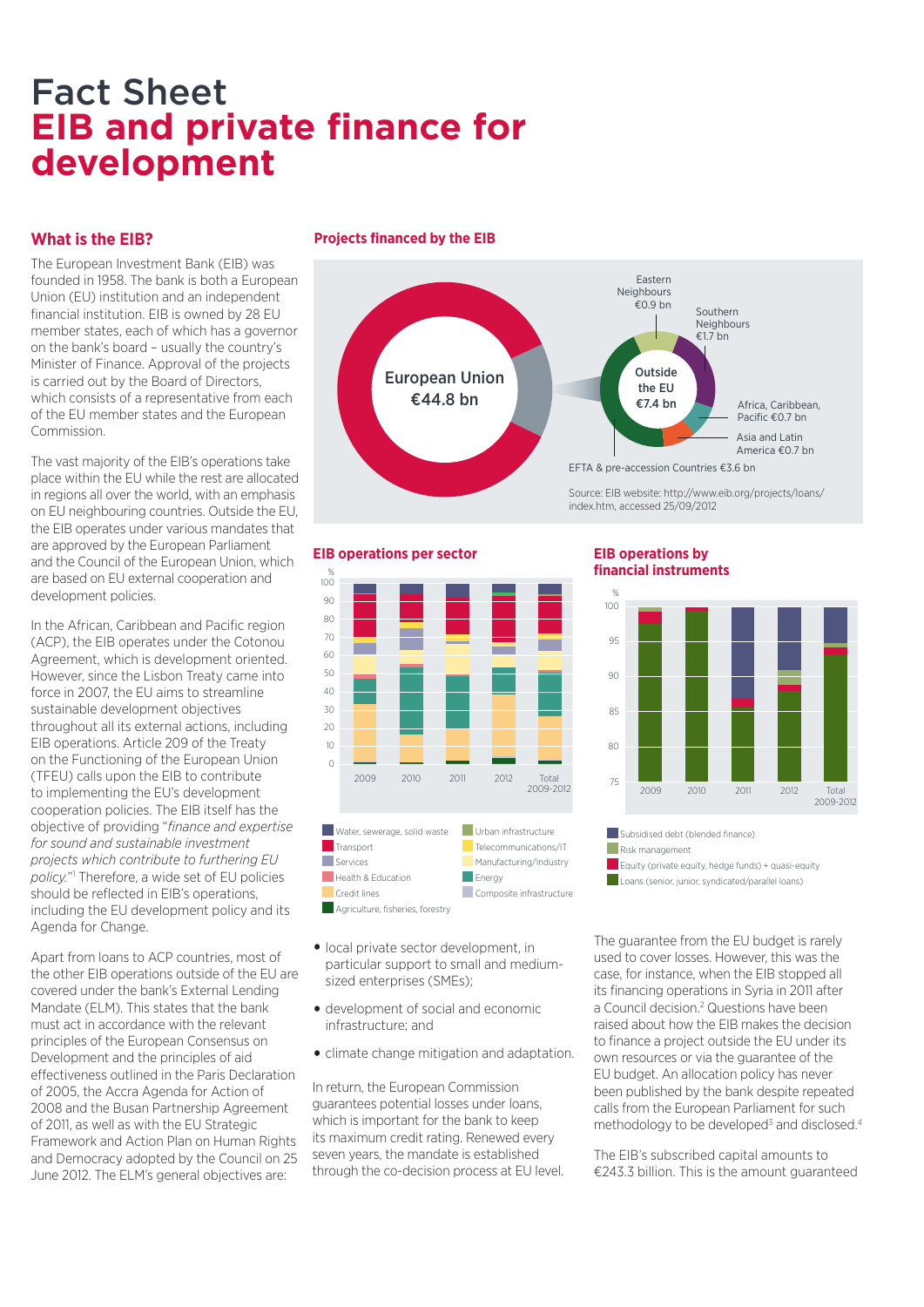by the bank's shareholders – the EU member states. The subscribed capital is the key to the bank's AAA rating, which is a crucial aspect of its business model (raising cheap money on the market and lending it to projects in line with its objectives). The five biggest shareholders are Germany, France, Italy, the UK and Spain. In 2012, the EIB signed loans worth €52.16 billion. Due to a €10 billion capital increase in the beginning of 2013, this amount is expected to rise with an additional €60 billion over the period 2013-2015. At the end of 2012, the EIB owned assets worth €508.1 billion, an increase of 7.7% compared to 2011. The bank earned €3 billion on net interest income, resulting in an overall profit of €2.7 billion.

## **Objectives and practices**

Firstly, it should be noted that the EIB is not purely a development bank. As the bank of the EU, it spends about 90% of its annual budget within the EU. To make comparisons with other development finance institutions (DFIs) more accurately, we decided only to look at projects financed outside the EU. Those projects are both public and private in nature, which is different from specific DFIs focusing only on support to the private sector. However, a specific instrument like the Investment Facility in the ACP countries is only dedicated to private sector projects,<sup>5</sup> while around two thirds of the FEMIP (Facility for Euro-Mediterranean Investment and Partnership) investments are directed towards private sector projects.<sup>6</sup>

#### **Sectors**

The biggest sectors funded by the EIB are: transport, energy and credit lines, which also includes SME finance (see Figure 3). While the EIB originally focused on infrastructure finance, in the last decade it also looked at ways of reaching SMEs. These are reached through financial intermediaries, but intermediated lending can also serve other purposes such as developing financial markets or leveraging private sector funding. Overall, 39% of the EIB's operations pass through intermediaries while 61% are direct funds.

#### **Instruments**

A large majority of EIB finance comes in the form of loans, which includes senior and junior loans, as well as syndicated/parallel loans. Over the period 2009-2012 loans accounted for 93% of total operations outside the EU. EIB use of equity-related investments and risk management is marginal, while the use of subsidised finance appeared prominent just after 2011. It is worth noting that sometimes loans are combined with other instruments such as guarantees, grants or risk management. The data provided by the EIB

#### **Table 1 - REM pillars**

| Pillar 1                                                                                                                                                                                                                     | Pillar <sub>2</sub>                                                                                                                                                                                                                                                   | Pillar <sub>3</sub>                                                                                                                                                                    |
|------------------------------------------------------------------------------------------------------------------------------------------------------------------------------------------------------------------------------|-----------------------------------------------------------------------------------------------------------------------------------------------------------------------------------------------------------------------------------------------------------------------|----------------------------------------------------------------------------------------------------------------------------------------------------------------------------------------|
| An assessment of a project's<br>consistency with EIB mandate<br>objectives as well as its contribution<br>to EU priorities and country<br>development objectives, going<br>beyond the current focus on eligibility<br>alone. | A series of sector-specific stand-<br>ardised indicators to capture the<br>economic, social, environmental and<br>institutional outcomes of the project.<br>It will also continue to measure pro-<br>ject quality and its ability to achieve<br>the expected results. | An assessment of the EIB additional-<br>ity over market alternatives in terms<br>of financial products, technical.<br>structuring and sector contribution.<br>standards and assurance. |

Source: EIB website, http://www.eib.org/projects/cycle/monitoring/rem.htm, accessed on 24/9/2013.

#### **Commitments per income country 2009-2012 (€ billion)**



does not allow an assessment of the use and impact of these instruments in more detail.

#### **Regions**

The External Lending Mandate of the EIB prescribes lending ceilings for regions that are largely determining the geographical distribution of EIB lending. A specific geographical focus of the bank is EU preaccession and neighbouring countries, which received 74% of all lending outside the EU. As pre-accession countries are mostly upper to middle high-income countries, they represent the leading group receiving 61% of overall funding. Low-income countries are barely reached by the bank and received only €1 billion or less than 3% of funding over the last five years. High-income countries do better and receive about 7%. The main beneficiaries in this group are Russia and Israel but also include European countries such as Switzerland and Norway. The second biggest group receiving 25% of overall non-EU funding are the low- to middle-income countries, which are spread throughout different regions.

## **How does the EIB determine development impacts?**

Since 2011, EU institutions have increased their scrutiny over the EIB and have put pressure on the bank to demonstrate its

results.7 This produced an intra-EU result measurement system – the 3PA (three pillars assessment) – to enhance reporting to shareholders on results and the impact of EIB interventions. In response to a revision of the External Lending Mandate of the EIB (for activities outside the EU), since 2012 the bank has gradually introduced the Results Measurement framework (REM) to replace the existing Economic and Social Impact Assessment Framework (ESIAF).

The REM is still in a pilot phase, and a first report using the system was published in 2012.8

The new framework should harmonise result indicators to other International Financial Institutions (IFIs), simplifying client reporting requirements for co-financed operations. A working group bringing together IFIs and European Development Finance Institutions (EDFIs) will implement this policy objective.

It is worth noting that, in addition to the assessment under the REM, each project undergoes an appraisal by the EIB services during which it is assessed with regards to its economic, technical, financial, environmental and social merit. Then, ex-post evaluation work is also carried out by the EIB Operations Evaluation department during the later stages of the project's cycle, usually 1.5 years to 3 years after completion, which means during the loan repayment period.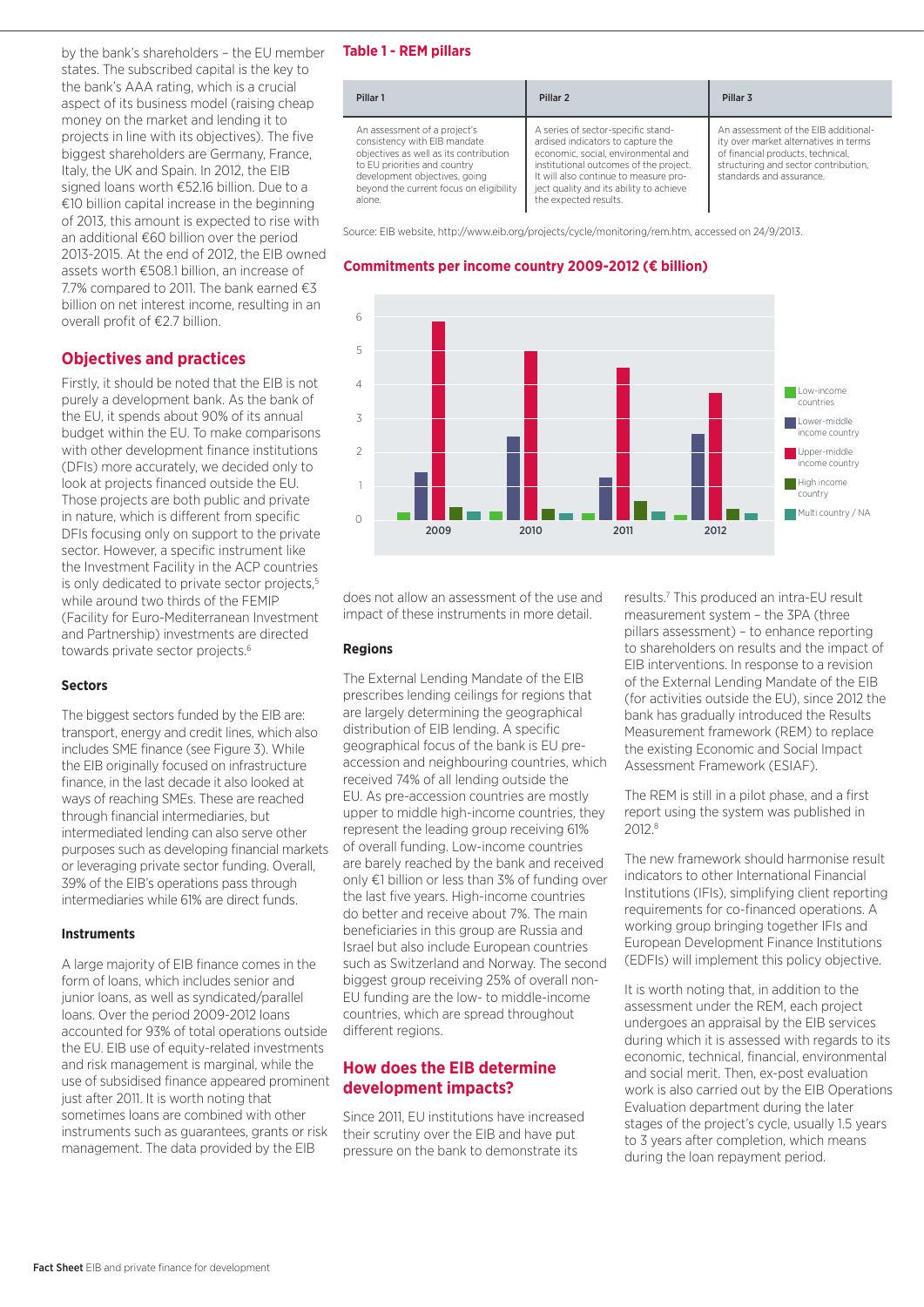#### **Recent policy changes**

#### **Responsible finance**

The '*standards*' of the EIB are described in its Environmental and Social Practices Handbook. The handbook<sup>9</sup> provides the internal processes and practices of the bank and aims to operationalise its environmental and social statements and principles.<sup>10</sup> The handbook was revised in December 2013 for the sake of clarification and now includes the EIB standards grouped across ten thematic areas covering environmental, climate and social impacts and issues.

Civil society organisations (CSOs) have criticised this handbook as it still lacks explicit operational procedures based on international or EU law.<sup>11</sup> which would constitute a consistent and effective framework for managing environmental and social issues in projects outside the EU.<sup>12</sup>

#### **Transparency**

The EIB adopted a new Transparency Policy on 2 February 2010 replacing the Public Disclosure Policy (2007) and the Transparency Policy (2004). The Transparency Policy was updated in May 2011 following a consultation with relevant stakeholders.<sup>13</sup> This means that today the EIB publishes information in advance about new projects, including environmental and social assessments. In addition, following long-standing demands from CSOs, the EIB set up a public register of environmental documents on 2 January 2014. The EIB is tasked with publishing an annual report on the implementation of this policy, providing an overview of the key elements of the policy, such as public access to information through disclosure and publication of information on the EIB website.

However, while the policy is improving, CSOs claim that the practice of information disclosure from the EIB is progressing at a slower pace.<sup>14</sup> The EIB retains the right to withhold information that is crucial to fully judging projects that it is planning to finance; the information released is not always made available in a timely fashion; and the level of information given remains insufficient.

It is worth noting that, in October 2013, the EIB joined the International Aid Transparency Initiative (IATI) – a voluntary, multi-stakeholder initiative that seeks to make information about aid and development finance easier to access, use and understand.15 IATI has developed a common international standard that sets guidelines for publishing information about aid and development finance spending. In 2014, the EIB will work together with the IATI secretariat to fully implement the IATI standard by the end of 2015 and adapt its

procedures. This offers an opportunity for the EIB to clarify its role in development finance and which financial instruments it uses in which countries.

#### **Accountability**

The EIB adopted its revised internal Complaints Mechanism Principles, Terms of Reference and Operating Procedures on 2 February 2010, following a process of extensive public consultation. This newly revised policy is a tool of horizontal accountability for the EIB Group vis-à-vis its stakeholders in terms of handling complaints about its activities. Any member of the public (whether from the EU or not) has access to a two-tier procedure, the internal Complaints Office and the external European Ombudsman (EO), a fully independent EU body. To this effect, the EIB and the EO signed a Memorandum of Understanding in 2008.

Despite these efforts, CSOs have raised several concerns in relation to the EIB complaint mechanism (CM) as they argue it still lacks efficiency<sup>16</sup> because of the flaws in the functioning of the current set up. The EIB's CM office is internal and its work and independence is seriously questioned. Despite its best efforts, the CM office seems to be hindered from completing its tasks in a manner that is meaningful for those who are impacted. In addition, the office does not scrutinise the institution's use of specific financial instruments.17

In 2008, the EIB also adopted an antifraud policy called "*policy on preventing and deterring corruption, fraud, collusion, coercion, money laundering and financing of terrorism in European Investment Bank activities*", which was reviewed in November 2013. CSOs criticised this revision for being purely technical, lacking a genuine whistleblowing policy for external informants, not dealing sufficiently with intermediated lending and happening outside of the reality of the recent developments occurring at EU and international level<sup>18</sup> via the revision of the European anti-money laundering directive.

#### **Tax issues**

In December 2010, the EIB updated its policy in relation to the use of tax heavens, via its Policy on non-cooperative jurisdictions, which is based on the OECD Global Forum's peer review of jurisdictions. This policy towards weakly regulated, non-transparent and uncooperative jurisdictions sets out the commitments of the EIB to maintain a stringent policy that is in line with the EU and international policies to which the EU contributes. The EIB is one of the few IFIs to have adopted an official tax haven policy. However, CSOs have challenged the current

policy for being still ineffective in terms of tackling tax dodging as loans through financial intermediaries in particular are sensitive to tax evasion practices.<sup>19</sup>

#### **Sectors**

(energy, water, health, education): DEG does not have sector policies, or does not make them available on its website. The KfW banking group published a position paper on the financing of coal-fired power plants. In practice DEG does not finance coal-fired power plants any more, but the position paper is also effective for the DEG. The paper states that modern coal power plants are more efficient and thus present an "important option for an improved access to energy for developing and emerging countries."32

In relation to climate change and carbon finance, the KfW banking group defined climate change and the environment as one of the key challenges for its business. In order to reflect this priority, KfW dedicated itself to dedicating roughly 33% of its funding to climate and environmental issues.

#### **Energy**

In 2013, the EIB adopted revised EIB energy lending criteria that replaced its previous energy strategy dating from 2007. A key development with the renewed policy is the EIB decision to introduce emission performance standards (EPS) for its lending to the fossil fuels sector, which was largely welcomed by CSOs, despite the room for improvement and ambitious criteria still remaining.20

#### **Transport**

The EIB adopted a revised transport lending policy on 13 December 2011, which sets the guiding principles and selection criteria for the bank to invest in this sector. It lists a number of priority areas of investment, selected as most important by virtue of being '*Climate Action projects*' through the establishment of a Climate Action indicator. The policy introduces positive discrimination towards projects in public transport, rail, intermodal and waterborne transport but lacks a target for sustainable transport projects.<sup>21</sup>

#### **Climate**

The EIB corporate action plan states there is an overall horizontal target of 25% of the EIB lending portfolio going to climate action for every year of operation. In 2012, the EIB developed a Climate strategy for external mandate countries, which is supposed to present EIB's strategic vision for supporting climate action outside the EU in countries covered by the bank's ELM. The EIB works